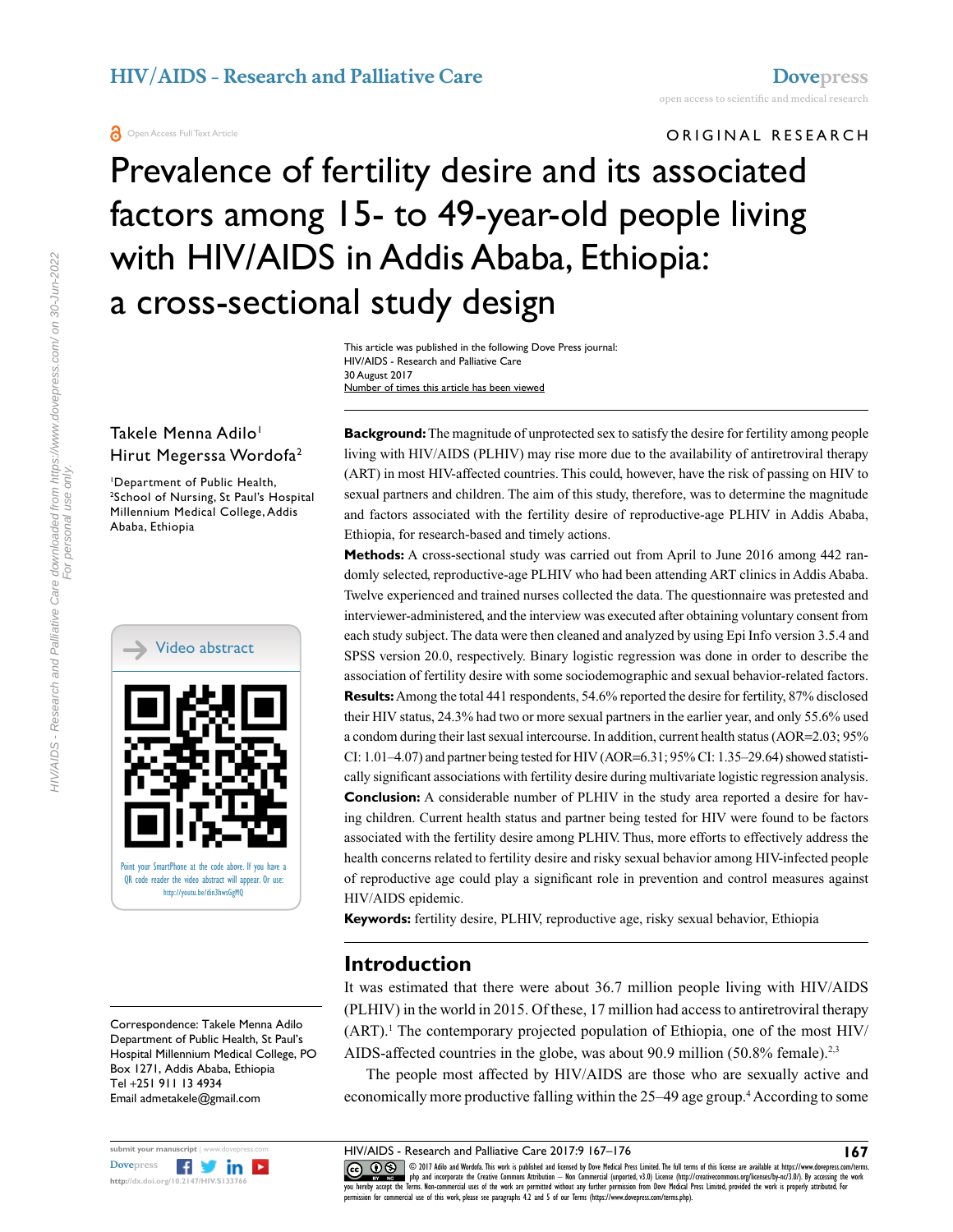studies, the desire for having children among PLHIV is rising because of the return to normal life, including maintenance of sexual activity due to ART.<sup>5-7</sup> After the worldwide introduction of ART, the HIV/AIDS-related illnesses and deaths have decreased considerably, and in addition, the quality of life of PLHIV has significantly been improved leading to a rise in the need for having children.8,9

The desire has increased due to the enhanced quality of life and survival as a result of the availability of ART and improvement in reproductive health services in most HIVaffected countries.10 Nevertheless, unprotected sex that is aimed at achieving fertility among PLHIV has the risk of transmitting HIV to their respective sexual partners and also to their children during birth and/or breastfeeding.<sup>6,7</sup>

The health and economic status of PLHIV can be improved due to the availability and widespread use of ART. This, in turn, may increase their need for fertility and having more children, though it has the risk of passing the virus to children.11,12 Consequently, the judgment related to fertility desire among PLHIV must be preceded by adequate knowledge of HIV and its mode of transmission. Sexual partners must also be well informed about the case as they can have a significant positive effect on the health of their families and the public at large. Although the main aim of ART is to decrease the HIV-related illnesses and deaths, and thereby extend the continued existence of PLHIV, there are still growing public health and demographic consequences of ART that are not fully understood.<sup>6,13</sup> For instance, the sexual desire as well as an intention for fertility of PLHIV can be increased due to the expected improvements in health and economic status. This, in turn, can increase the probability of HIV transmission to the discordant couples and their fetuses or babies.<sup>14,15</sup>

As an effect of the multifaceted correlation between fertility intention and HIV/AIDS transmission, the preventive and control measures against the HIV epidemic can be challenged in many affected countries with low utilization of prevention of mother-to-child transmission (PMTCT) service and high fertility rate, like Ethiopia.16

For instance, studies from various African countries, including Ethiopia, reported that the magnitude of fertility desire and unprotected sex among PLHIV is about 37% and 69%, respectively. These findings pointed out the likelihood of HIV transmission, particularly among discordant sexual partners.17,18 Although two in every five pregnancies are unplanned globally, women living with HIV are more at the danger of unintended pregnancies.19,20 This results in the occurrence of about 1,600 new HIV infections through vertical transmission, that is, mother-to-child transmission of HIV, among the total 14,000 new infections in a day globally.<sup>21</sup>

Since most PLHIV are in their childbearing age, one of the unexpected effects of ART is its likelihood to increase the fertility desires of people infected and affected with HIV/ AIDS.22 This effect could be even more significant in most sub-Saharan African countries where people give higher social value to fertility or childbearing couples.<sup>6</sup> Furthermore, a study also showed that there was increased intention of childbearing among PLHIV because of the availability of ART and PMTCT programs.<sup>23</sup>

The sociocultural and economic factors influence the reproductive preferences and choices of men and women, regardless of serostatus, particularly in sub-Saharan Africa.6 Moreover, as it holds true for the general population, the pleasure, happiness, and sense of social fulfillment associated with parenthood are some of the reasons for the likely increase in fertility intentions among PLHIV.<sup>6,14</sup> In addition, the disclosure of one's HIV status was found to be associated with the desire for fertility among this population.<sup>17,18</sup>

In contrast, HIV/AIDS infection can affect fertility directly by causing spontaneous abortion<sup>24,25</sup> or indirectly through decreased sexual desire, marital disruption, and use of condoms.26

However, research-based and updated data on the fertility and reproductive intentions among PLHIV are scarce.<sup>27</sup> As Ethiopia is one of the most HIV-affected countries in the world, exploring the magnitude and factors associated with the fertility desire among sexually active people aged 15–49 years could have a pivotal contribution to the national efforts to prevent and control the epidemic.<sup>28</sup>

In general, understanding the factors associated with fertility desire was believed to play an important role in evidence-based and timely intervention by all concerned sectors and actors in Ethiopia and other similar countries.

## **Materials and methods** Study design and setting

This cross-sectional study was conducted at four randomly selected health centers, a regional hospital, and a tertiary-level hospital located in different sub-cities in Addis Ababa City Administration. Addis Ababa is located at 9° North latitude and 38° East longitude with altitude ranging between 2,200 and 2,800 m above sea level. In 2014, the projected population of Addis Ababa, as per the national census report of 2007, was  $3,197,000$ , and of this, about  $52\%$  were females.<sup>2,3,29.30</sup>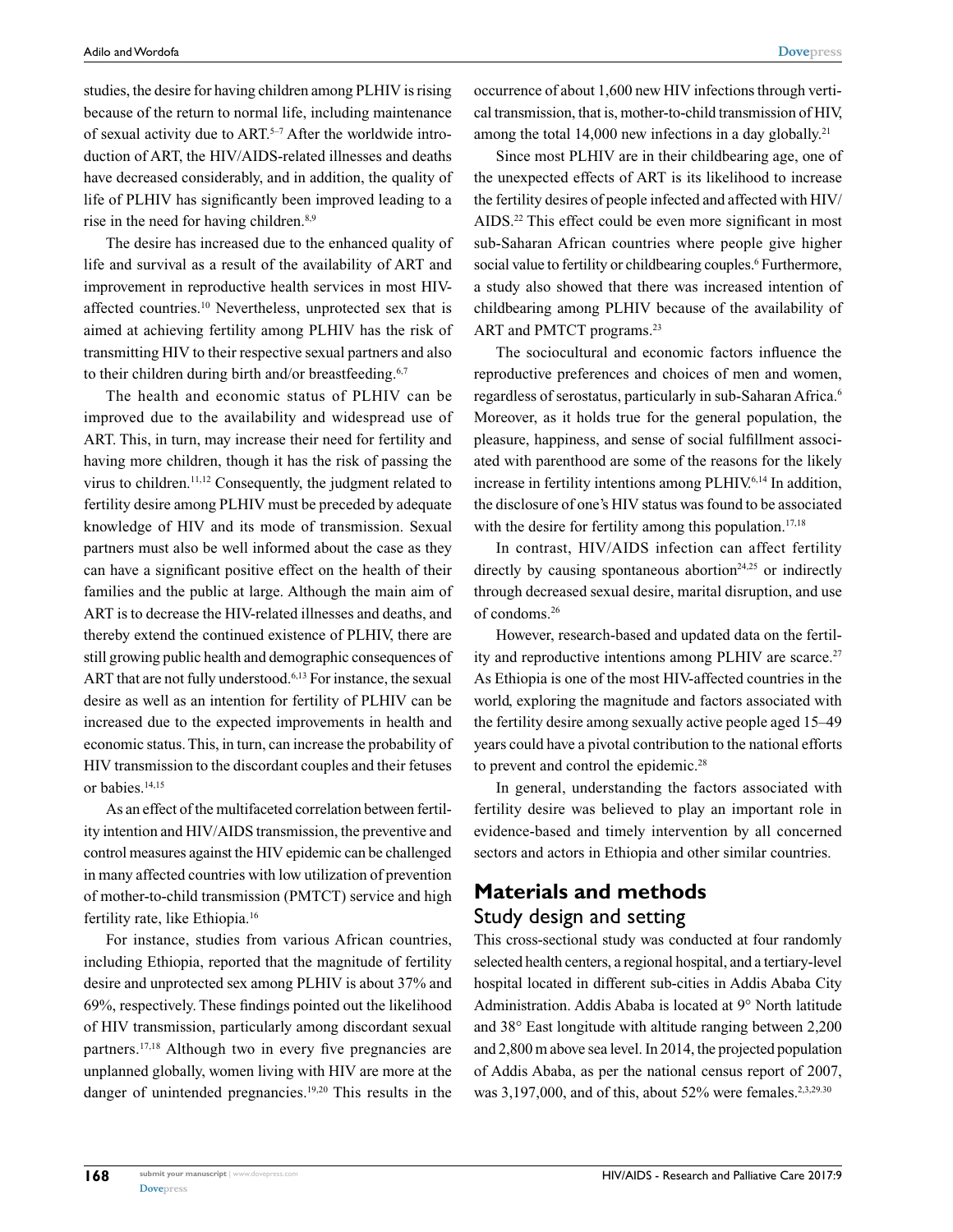In Addis Ababa, the number of people tested for HIV until 2012/2013 was 503,930. Of this, 19,149 (3.8%) persons tested positive, and it was the highest compared to all regions in the country and that of the national data  $(1.1\%)$ .<sup>30,31</sup>

#### Sampling procedure

All patients attending ART clinics of health institutions in Addis Ababa City during the study period were considered as the source population of the study. The real data collection, however, focused on those ART clinics of public hospitals and health centers in the city.

For this study, four public health centers (Arada, Bole, District 3, and District 9) and two public hospitals (St Paul's Hospital Millennium Medical College and Ras Desta Damtew Hospital) were randomly selected from various sub-cities. Then, a random sampling technique with reasonable formulas of assumptions and 15% contingency was used, in order to get the representative samples among the HIV patients of the reproductive age group who were attending the respective ART clinics. In addition, the total number of HIV patients selected was estimated using the following single-population proportion calculation formula:  $n = (Z2' p' q)/d2$ . As "n" was the sample size of the study, Z was the upper  $\alpha/2$  point of standard normal distribution, where  $\alpha$ =0.05, and Z  $\alpha$ /2=1.96. According to the findings of previous studies conducted in different sub-Saharan countries, the rate of contraceptive utilization and condom use among HIV-positive people was about  $48\%$ <sup>11,32-42</sup> Consequently, the real prevalence rate considered was p=0.48 and q=0.52 as indicated.

The maximum-allowed difference between the maximum likelihood estimate and the unknown population parameter denoted by "d" was desired to be 0.05. The required sample size was calculated as declared in the equation, and then for the possible nonresponse rate, 15% contingency was added. Thus, 442 randomly selected HIV-positive individuals who were attending ART clinics of the targeted public health facilities in Addis Ababa were taken as the final sample. Moreover, the sample size was proportionately allocated to each randomly selected health facility based on their number of ART clients during the study period. Nonetheless, those HIV-positive patients whose ages were less than 15 years, who were severely ill during the study period, and who were unable to take part in the study were excluded.

#### Data collection and quality control

Pretested, structured, and interviewer-administered questionnaires were used to collect the data in 2016 for assessing the magnitude and factors associated with fertility desire among HIV-positive people aged 15–49 years. Four hundred and forty-one HIV-positive patients aged 15–49 years who provided written consent to take part in the study were the sources for the collected data.

In order to ensure data quality, various actions were taken at different levels. Before the actual administration, the intended questionnaires were edited and pretested. In addition, the required training was given for data collectors and supervisors by the principal investigator (PI) and coresearchers. Twelve data collectors (nurses with BSc degree), two supervisors who had BSc degree and above in health sciences/coresearchers, and the PI carried out the process of data collection.

The prepared standard questionnaires originally in English were translated to Amharic and then back to English in order to check for regularity as well as to make effective pretests and then adjustments as required.

In addition, the pretesting of the data collection instruments was done prior to the main fieldwork using HIV-positive patients from two public health facilities which were not part of the real study. The health facilities in which the questionnaires were pretested had similar characteristics to that of the health facilities where the real study was conducted. The pretest was useful to recognize problems in clarity and exclude inappropriate questions as well as to make sure the time used up in answering. Moreover, it was aimed at improving the cross-cultural validity, precision, and reliability of the data. As a result of pretesting the research questionnaires, some unclear questions were either removed or rephrased. The data collectors were also equipped with some written "Dos and Donts" that were implemented during data collection.

Moreover, the filled questionnaires were checked at the field level, first by the data collectors themselves and then by their respective supervisors on a daily base. These questionnaires were cross-checked randomly for their completeness and consistency daily by the PI. At the entry level, the data were checked carefully for invalid codes, duplicated entries, missing values, and inconsistency of records with due emphasis to the expected quality of data.

#### Ethical considerations

The ethical principles of respect, beneficence, and justice were practiced with due concerns throughout the data collection processes as the study subjects were PLHIV who were attending ART clinics at public health facilities in Addis Ababa.

Official letters of cooperation were also written to all health facilities selected for the actual data collection from St Paul's Hospital Millennium Medical College. The let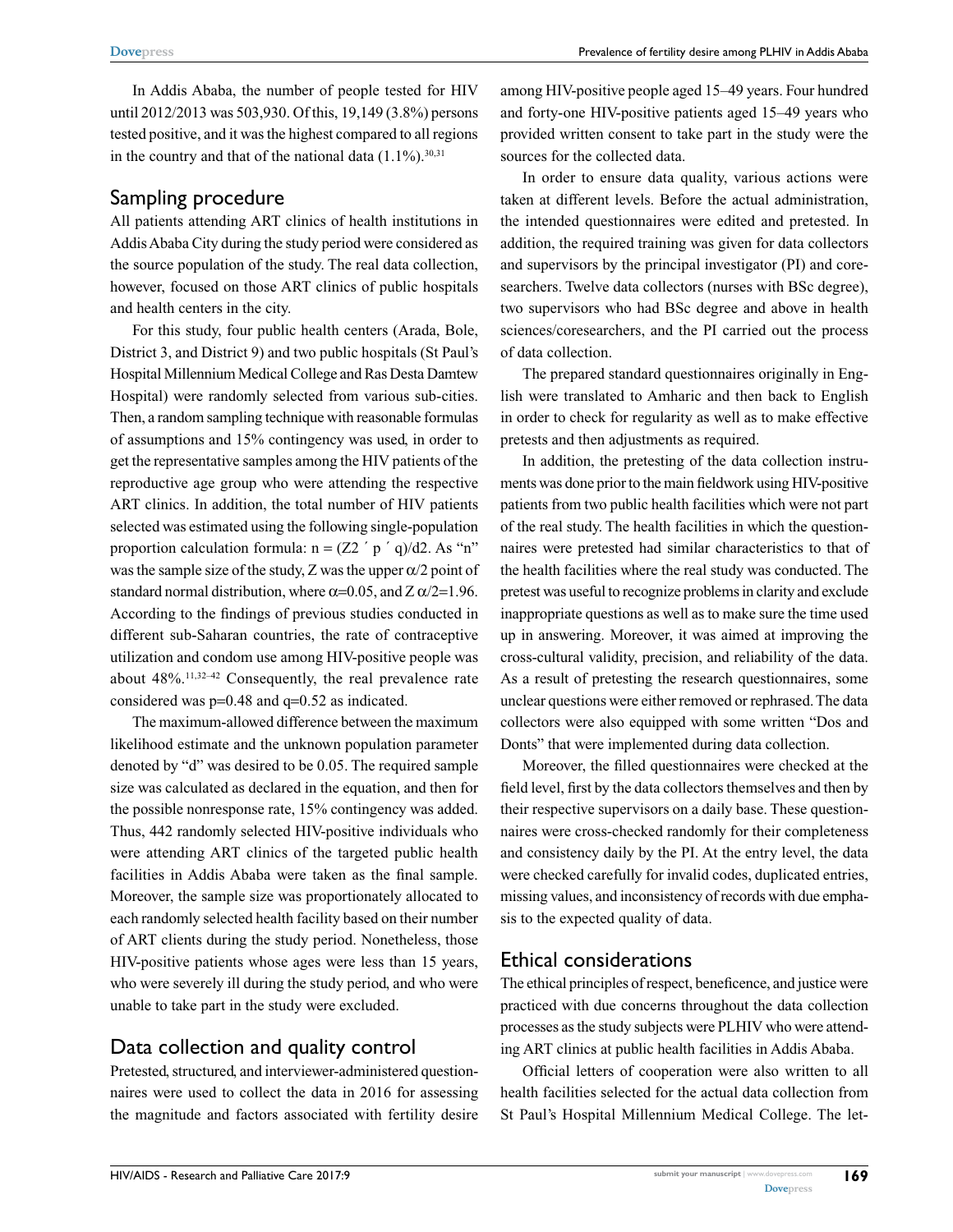ters were written after securing ethical clearance from the Institutional Review Board of St Paul's Hospital Millennium Medical College prior to the field work.

In addition, informed and voluntary consent for the study were obtained from all subjects, as per the recommended principles of human research ethics. It was put into practice after giving full information to the study participants about the objectives of the study and their right to take part in the study or not. This was critical to the whole progress of the study. Last, all the data of the study were managed with confidentiality and anonymity.

## Data management and statistical analysis

A computer with Epi Info software version 3.5.4 was used first to enter all the collected data, and then analyses were done using the SPSS software version 20.0. Various suitable statistical methods were used: frequency distribution, proportions, percentages, ORs, and AORs with 95% CIs.

The existing theoretical knowledge of the variables and statistical significance found during bivariate analyses was employed to choose the variables in multivariate analyses. Thus, the *P*-values less than 0.05 were taken as statistically significant.

## **Results**

## Sociodemographic features of study participants

Among the total 442 PLHIV interviewed for this study, 441 (99.8%) responded voluntarily. Of these, 313 (71.0%) were women. While the majority of study subjects (94.5%) were in the age range of 25–49 years, only 20 (4.5%) were in the age range of 15–24 years. With regard to marital status, 94 (21.3%), 208 (47.2%), and 139 (31.5%) were single, married, and divorced and widowed, respectively. The majority of the study subjects, that is, 244 (55.3%), were Amhara by ethnicity; 349 (79.1%) were orthodox religion followers, and 228 (51.7%) had secondary and above level of education during the study period (Table 1).

# Sexual, clinical, and reproductive characteristics of study participants

Among the 441 participants, 418 (95.0%) ever had sexual intercourse, and 354 (85.1%) had a history of having sexual intercourse in the previous 12 months of the study period; 382 (87.0%) disclosed their HIV status to their respective sexual partners, parents, or friends, and the remaining 57 (13.0%) of the respondents did not disclose their HIV status to anyone.

**Table 1** Sociodemographic characteristics of study participants by sex, in Addis Ababa, Ethiopia (2016)

| Variables            | Male (%)   | Female (%) | Total (%)   |
|----------------------|------------|------------|-------------|
| Sex                  |            |            |             |
| Male                 |            |            | 128 (29.0)  |
| Female               |            |            | 313(71.0)   |
| Age category         |            |            |             |
| $15 - 24$            | 3(15)      | 17(85)     | 20 (4.5)    |
| 25–34                | 41 (19.8)  | 166(80.2)  | 207 (46.9)  |
| 35 and above         | 84 (39.3)  | 130(60.7)  | 214(48.5)   |
| Total                | 128 (29.0) | 313(71.0)  | 441 (100.0) |
| <b>Ethnicity</b>     |            |            |             |
| Amhara               | 72 (29.5)  | 172 (70.5) | 244 (55.3)  |
| Oromo                | 28 (26.2)  | 79 (73.8)  | 107(24.3)   |
| Others               | 28(31.1)   | 62(68.9)   | 90 (20.4)   |
| Religion             |            |            |             |
| Orthodox Christian   | 101(28.9)  | 248(71.1)  | 349 (79.1)  |
| Others               | 27 (29.3)  | 65 (70.7)  | 92 (20.9)   |
| <b>Education</b>     |            |            |             |
| <b>Illiterate</b>    | 4(8.5)     | 43 (91.5)  | 47 (10.7)   |
| Primary school       | 37 (22.7)  | 126(77.3)  | 163(37.2)   |
| Secondary and above  | 86 (37.7)  | 142(62.3)  | 228 (52.1)  |
| Marital status       |            |            |             |
| Single               | 39 (41.5)  | 55 (58.5)  | 94(21.3)    |
| Married              | 69 (33.2)  | 139(66.8)  | 208 (47.2)  |
| Divorced and widowed | 20(14.4)   | 119(85.6)  | 139(31.5)   |

Moreover, 274 (75.71%) and 88 (24.3%) of the study participants reported that they had one and two or more sexual partners in the year preceding the study, respectively. Of the total participants of the study, 234 (56.4%) self-reported that they had sexual partners during the study time, of whom 204 (91.9%) responded that their partners were tested for HIV. Of those who reported partners' test, 152 (68.5%) responded that their partners' HIV status was positive, and the remaining 52 (31.5%) responded that their partners' HIV status was either negative or not understood at all. Of the study subjects, 165 (37.8%) and 271 (62.2%) individuals had been on ART for 5 or less years and more than 5 years, respectively. In addition, of the total participants, those who had the CD4 count of less than or equal to 200, 201–400, and greater than 400 per microliter of blood were 48 (11.3%), 148 (34.8%), and 229 (53.9%), respectively (Table 2).

As for the study subjects' general perceived health status, 229 (52.4%) self-reported as very good, 109 (24.9%) reported as good, and 99 (22.7%) reported as fair or bad (Table 2).

In addition, 302 (72.6%) of the participants were knowledgeable about the importance of PMTCT, and 277 (66.6%) reported that their attitude toward using PMTCT service was positive. Pertinent to desire to have children, 227 (54.6%) responded that they had desired for fertility or more children,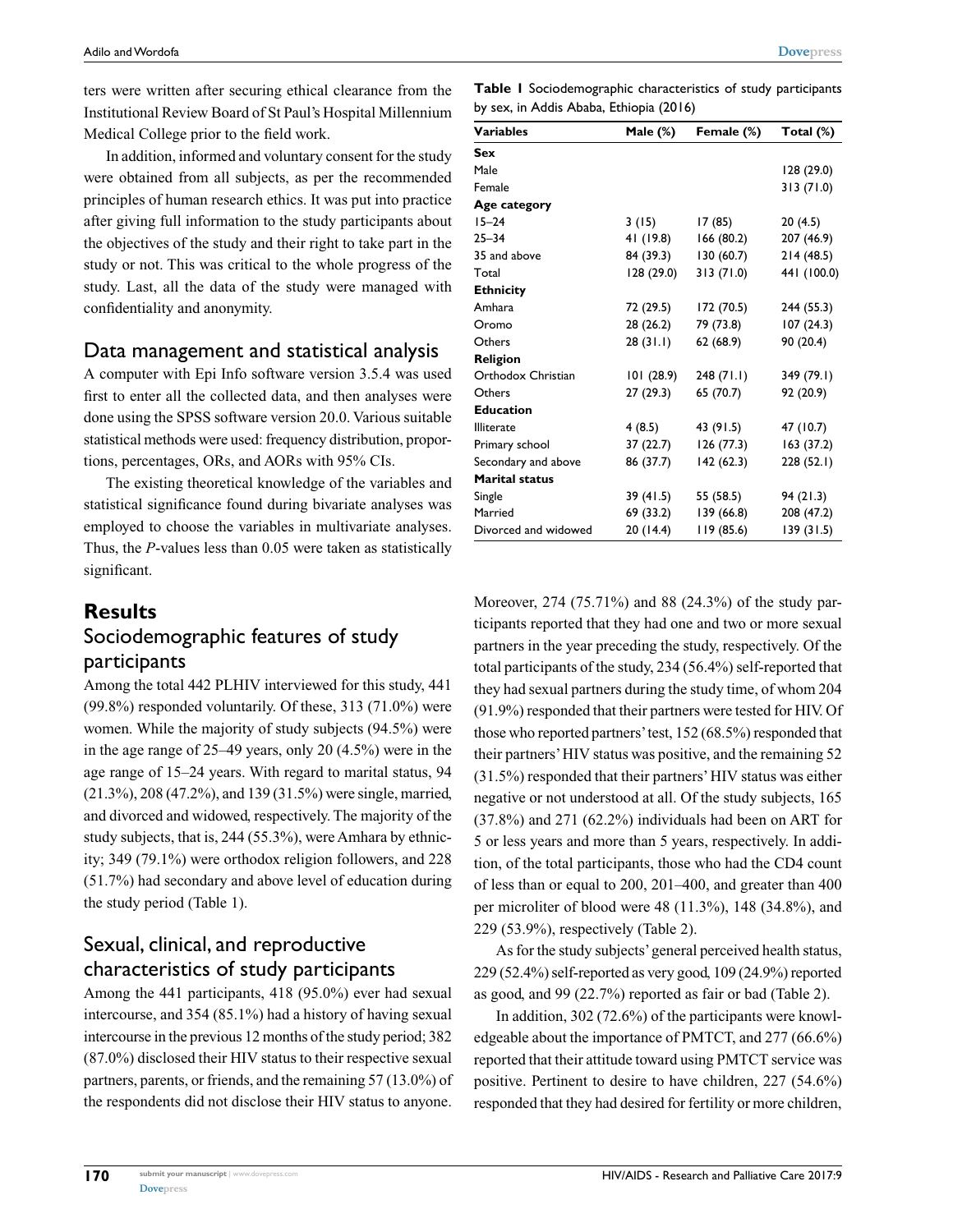**Table 2** Sexual, clinical, and fertility desire-related characteristics of PLHIV by sex in Addis Ababa (2016; N=441)

| Variable                                                              | Male (%)    | Female (%) | Total (%)  |
|-----------------------------------------------------------------------|-------------|------------|------------|
| Ever had sexual intercourse                                           |             |            |            |
| Yes                                                                   | 120(93.8)   | 298 (95.5) | 418 (95.0) |
| No                                                                    | 8(6.2)      | 14(4.5)    | 22(5.0)    |
| Had sex in the previous 12 months                                     |             |            |            |
| Yes                                                                   | 102(85.7)   | 252 (84.8) | 354 (85.1) |
| No                                                                    | 17(14.3)    | 45 (14.9)  | 62 (14.9)  |
| Did you disclose your HIV status to your partner?                     |             |            |            |
| Yes                                                                   | 114(89.1)   | 268 (86.2) | 382 (87.0) |
| No                                                                    | 14(10.9)    | 43 (13.8)  | 57 (13.0)  |
| How many sexual partners did you have in the previous 12 months?      |             |            |            |
| One                                                                   | 83 (76.9)   | 191(75.2)  | 274 (75.7) |
| Two or more                                                           | 25(23.1)    | 63 (24.8)  | 88 (24.3)  |
| Do you have a sexual partner currently?                               |             |            |            |
| Yes                                                                   | 145(63.9)   | 89 (47.3)  | 234 (56.4) |
| No                                                                    | 82(36.1)    | 99 (52.7)  | 181 (43.6) |
| Is your current partner tested for HIV?                               |             |            |            |
| Yes                                                                   | 112(54.9)   | 92(45.1)   | 204 (91.9) |
| No                                                                    | 16(4.7)     | 2(10.5)    | 18(8.1)    |
| HIV status of your current partner                                    |             |            |            |
| Positive                                                              | 81(53.3)    | 71 (46.7)  | 152(68.5)  |
| Negative                                                              | 40 $(57.1)$ | 30 (42.91) | 70(31.5)   |
| Did you use condom during your last sex?                              |             |            |            |
| Yes                                                                   | 90 (73.8)   | 143(48.3)  | 233 (55.7) |
| No                                                                    | 32(26.2)    | 153(51.7)  | 185 (44.3) |
| <b>Current CD4 count</b>                                              |             |            |            |
| 33-200                                                                | 14(11.5)    | 34(11.2)   | 48 (11.3)  |
| $201 - 400$                                                           | 51(41.8)    | 97 (32.0)  | 148(34.8)  |
| $401 - 1,291$                                                         | 57 (46.7)   | 172 (56.8) | 229 (53.9) |
| Your current health status                                            |             |            |            |
| Very good                                                             | 73 (57.5)   | 156(50.3)  | 229 (52.4) |
| Good                                                                  | 34(26.8)    | 75 (24.2)  | 109(24.9)  |
| Fair or bad                                                           | 20(15.7)    | 79 (25.5)  | 99 (22.7)  |
| <b>Knowledge of PMTCT</b>                                             |             |            |            |
| Knowledgeable                                                         | 173 (57.3)  | 129(42.7)  | 302 (70.8) |
| Not knowledgeable                                                     | 54 (47.4)   | 60 (52.6)  | 114(27.4)  |
| <b>Attitude toward PMTCT</b>                                          |             |            |            |
| Negative                                                              | 87 (38.3)   | 52 (27.5)  | 139(33.4)  |
| Positive                                                              | 140(61.7)   | 137 (72.5) | 277 (66.6) |
| Duration on ART in years                                              |             |            |            |
| More than 5 years                                                     | 83 (65.9)   | 188 (60.6) | 271 (62.2) |
| I-5 years                                                             | 43 (34.1)   | 122(39.4)  | 165(37.8)  |
| Being on ART increased your fertility desire                          |             |            |            |
| Yes                                                                   | 63 (50.8)   | 164(56.2)  | 227 (54.6) |
| No                                                                    | 61(49.2)    | 128(43.8)  | 189(45.4)  |
| Self-reported reasons for fertility desire by PLHIV                   |             |            |            |
| To replace themselves                                                 | 76 (65.5)   | 180(61.0)  | 256 (62.3) |
| Think that once on ART, HIV will never be transmitted to their babies | 17(14.7)    | 54 (18.3)  | 71 (17.3)  |
| Due to social pressure                                                | 23 (19.8)   | 61(20.7)   | 84 (20.4)  |

**Abbreviations:** PLHIV, people living with HIV/AIDS; PMTCT, prevention of mother-to-child transmission; ART, antiretroviral therapy.

while 189 (45.4%) reported no desire or were unsure about it. Regarding why some PLHIV desire for fertility, 256 (62.3%), 71 (17.3%), and 84 (20.4%) of the respondents replied that they wanted to replace themselves, they believed HIV cannot be transmitted to their babies since they are on ART, and it is due to social pressure, respectively. Furthermore, of the total number of study subjects, only 233 (55.7%) used male condoms during the last sexual act (Table 2).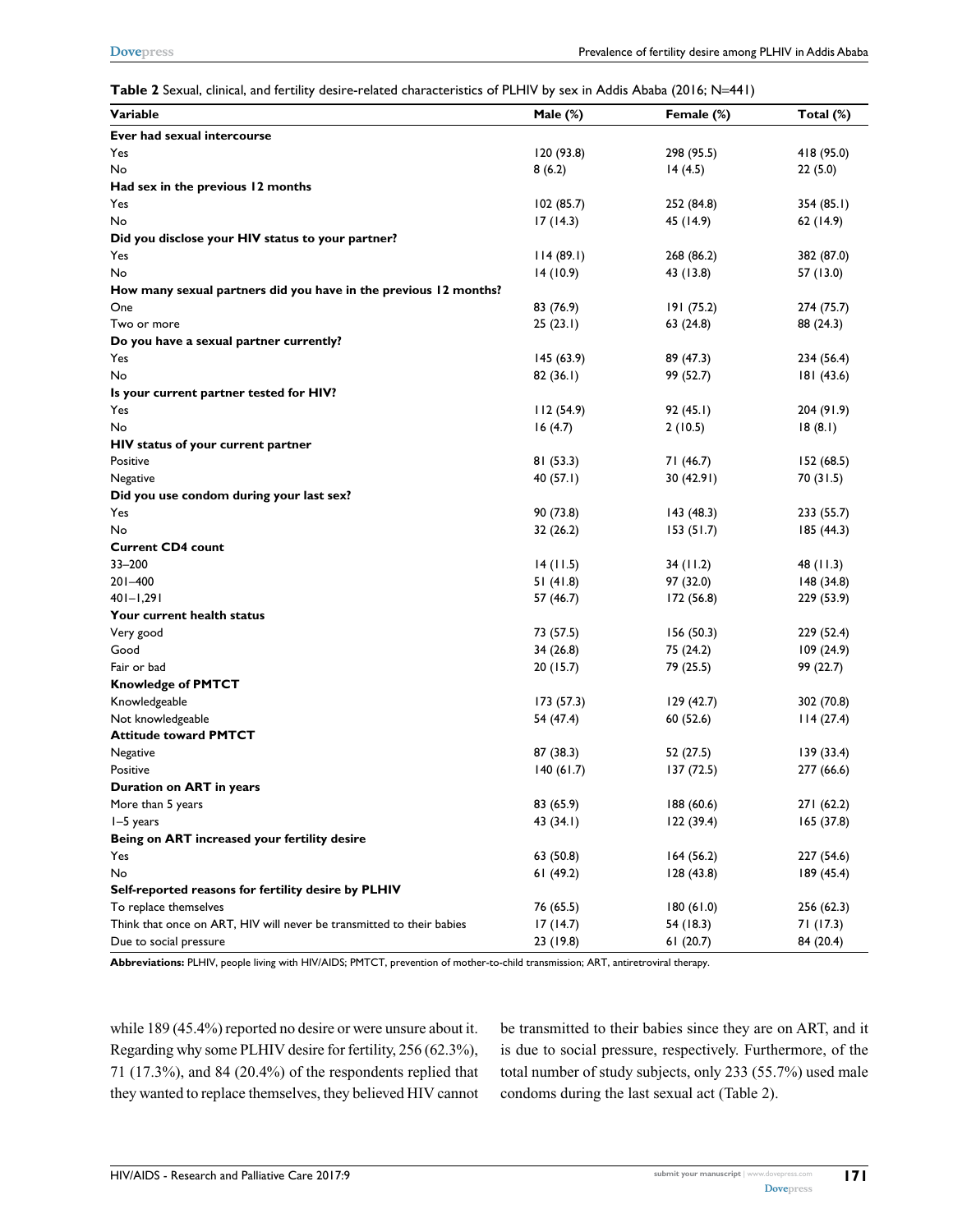# Factors associated with fertility desire among PLHIV

An attempt was made to identify the factors that are associated with fertility desire among PLHIV. In this regard, as binary logistic regression model in Table 3 shows, the factors affecting fertility desire showing statistically significant associations are found to be age being 35 and above (COR=0.62; 95% CI: 0.41–0.92), current health status (COR=2.56; 95% CI: 1.54–4.23), having sexual partner at present (COR=1.97; 95% CI: 1.33–2.92), sexual partner being tested (COR=6.57; 95% CI: 1.47–29.32), and attitude toward using PMTCT service (COR=1.64; 95% CI: 1.08–2.48).

The variables computed with fertility desire showed statistically significant associations or *P*-values <0.05 during bivariate analyses were further analyzed using the multivariable logistic regression model of the independent factors associated with the outcome variable. Accordingly, current health status (AOR=2.03; 95% CI: 1.01–4.07) and partner being tested for HIV (AOR=6.31; 95% CI: 1.35–29.64) showed statistically significant associations with fertility desire among PLHIV. On the contrary, age, currently having a partner, and attitude toward PMTCT service lost their statistical significance during multivariable logistic regression analyses (Table 4).

# **Discussion**

This cross-sectional and health facility-based study was done among reproductive-age PLHIV in Addis Ababa, Ethiopia. The lion's share of the participants (94.5%) was above 25 years old, and females constituted 71%. This was in agreement with the prevalence of HIV/AIDS among adults in Ethiopia and globally.1,3,4,16,43–46 According to the results of this study, the greater portions of the PLHIV had completed at least secondary-level education. This is also consistent with the national progress report for the year 2014 on HIV/AIDS that showed a high rate of risky sexual behavior practices among university and secondary school students.44 Nonetheless, this result is to some extent higher than the findings of a similar study that was conducted previously in Addis Ababa among female HIV patients. The experiential disparity might appear because of the difference in study duration and inclusion of both sexes in our study.<sup>44,45</sup>

Among the 441 study participants, the proportion of fertility desires among male, female, and both sexes was 50.8%, 56.2%, and 54.6% with 95% CI of 50.6%–60.0%, respectively. The percentage of fertility desire among PLHIV in this study was higher than the findings of studies conducted previously in Fitche town, Ethiopia, and Cape Town, South Africa,

which were  $39.1\%$  and  $51.0\%$ , respectively.<sup>46,47</sup> However, it was lower than the findings of the Ethiopian demographic and health survey of 2011 and a study from Nigeria, which were 63.0% and 63.3%, respectively.17,48 The differences could be explained in terms of variations in sociodemographic characteristics of the populations and cultural concerns of having a big family size and more fertility desires.

With regard to the perceived health conditions of PLHIV during the study time, about three-fourths of the participants reported that they were either in a very good or in a good health status due to ART. This result is also consistent with the results of various earlier studies that showed a decrease in the magnitude of HIV/AIDS-related morbidity and mortality as well as new HIV infections, besides a real improvement in the quality of lives of PLHIV due to ART.<sup>8,9</sup>

According to the findings of this study, the factors that correlated with the fertility desire among PLHIV were age, current health status, having a sexual partner during the study period, current partner has been tested, and attitude toward PMTCT. Even though the aforementioned factors have demonstrated statistically significant associations with fertility desire among PLHIV during bivariate analyses, age, having a sexual partner, and attitude toward PMTCT among PLHIV lost their experiential statistical significance during multivariate analyses (Table 4).

PLHIV who self-reported that their personal health status was good during the study period were found to have a fertility desire about two times more likely than their counterparts. This could be explained in terms of the probabilities of being improved in social, economic, and physical statuses of PLHIV due to the positive effects of ART. This finding was in accordance with most previous studies that have documented a positive relationship between ART use and desire for future fertility. For instance, a study in Brazil reported that ART use was positively associated with a woman's desire to have a child.49 Similar positive associations between ART and fertility desire have been reported in studies from South Africa<sup>50</sup> and India.51 The availability of PMTCT program could have also increased fertility desire.<sup>49</sup>

On the other hand, some studies did not find associations between ART use and fertility desires among PLHIV. A recent study in Soweto slums of South Africa found a lack of association between ART use and childbearing intentions.<sup>52</sup> Similarly, the findings of the studies carried out in Nigeria and Uganda reported no association between ART use and fertility desires.17,53 Contrary to this, the finding of another study done in Nigeria revealed a negative association between ART use and fertility desires.<sup>54</sup>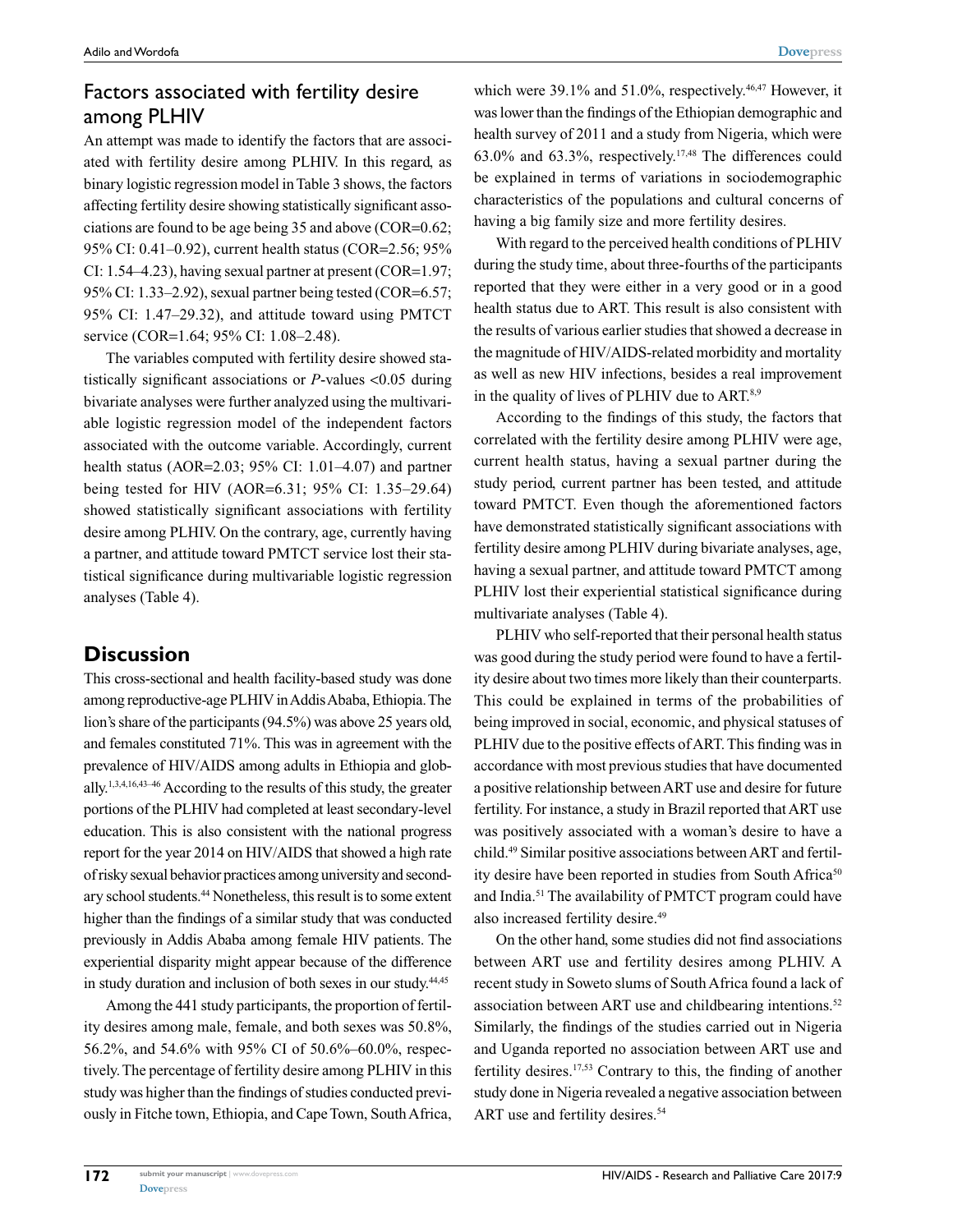#### **Table 3** Factors associated with the fertility desire among PLHIV in Addis Ababa, 2016 (N=441)

| <b>Variables</b>                         | Desire for more children |            | Unadjusted OR (95% CI) |  |
|------------------------------------------|--------------------------|------------|------------------------|--|
|                                          | Yes $(\%)$               | No (%)     |                        |  |
| Sex of respondent                        |                          |            |                        |  |
| Male                                     | 63 (27.8)                | 61(32.3)   | I                      |  |
| Female                                   | 164(72.2)                | 128(67.7)  | $1.24(0.81 - 1.89)$    |  |
| Total                                    | 227 (54.6)               | 189 (45.4) |                        |  |
| Age category                             |                          |            |                        |  |
| $15 - 24$                                | 7(3.1)                   | 11(5.8)    | $\overline{1}$         |  |
| $25 - 34$                                | 118(52.0)                | 74 (38.5)  | $1.54(0.58 - 4.13)$    |  |
| 35 and above                             | 102 (44.9)               | 104(55.0)  | $0.62$ (0.41-0.92)     |  |
| <b>Religion</b>                          |                          |            |                        |  |
| Orthodox Christian                       | 179 (78.1)               | 153(81.0)  | $1.14(0.70 - 1.85)$    |  |
| All others                               | 48(21.1)                 | 36 (19.0)  | $\mathbf{I}$           |  |
| <b>Ethnicity</b>                         |                          |            |                        |  |
| Amhara                                   | 128(56.4)                | 104(55.0)  | $\mathbf{I}$           |  |
| Oromo                                    | 53 (23.3)                | 49 (25.9)  | $1.14(0.71 - 1.82)$    |  |
| All others                               | 46 (20.3)                | 36 (19.0)  | $0.96(0.58 - 1.60)$    |  |
| <b>Education</b>                         |                          |            |                        |  |
| <b>Illiterate</b>                        | 29 (12.9)                | 15(8.0)    | $\mathbf{I}$           |  |
| Primary school                           | 84 (37.3)                | 71 (37.8)  | $1.63(0.81 - 3.29)$    |  |
| Secondary and above                      | 112(49.8)                | 102(54.3)  | $1.76(0.89 - 3.47)$    |  |
| <b>Marital status</b>                    |                          |            |                        |  |
| Single                                   | 41(18.1)                 | 49 (25.9)  | $\mathbf{I}$           |  |
| Married                                  | 114(50.2)                | 83 (43.9)  | $1.51(0.88 - 2.59)$    |  |
| Divorced and widowed                     | 72 (31.7)                | 57 (30.2)  | $0.92(0.59 - 1.44)$    |  |
| <b>Current health status</b>             |                          |            |                        |  |
| Fair and bad                             | 35 (15.6)                | 55 (29.4)  | ı                      |  |
| Good                                     | 55 (24.4)                | 49 (26.2)  | $1.45(0.90 - 2.32)$    |  |
| Very good                                | 135(60.0)                | 83 (44.4)  | $2.56$ (1.54-4.23)     |  |
| Do you have a sexual partner currently?  |                          |            |                        |  |
| No                                       | 82(36.1)                 | 99 (52.7)  | T                      |  |
| Yes                                      | 145(63.9)                | 89 (47.3)  | $1.97(1.33 - 2.92)$    |  |
| Current sexual partner tested            |                          |            |                        |  |
| Yes                                      | 112(54.9)                | 92 (45.1)  | 6.57 (1.47-29.32)      |  |
| No                                       | 16(88.9)                 | 2(11.1)    | ı                      |  |
| <b>Partner's HIV status</b>              |                          |            |                        |  |
| Negative                                 | 40(33.1)                 | 30 (29.7)  | ı                      |  |
| Positive                                 | 81 (66.90)               | 71 (70.3)  | $0.86(0.48 - 1.51)$    |  |
| Disclosed HIV status to anyone?          |                          |            |                        |  |
| Yes                                      | 202 (89.4)               | 163 (86.2) | $0.75(0.41 - 1.35)$    |  |
| No                                       | 24 (10.6)                | 26 (13.8)  | I                      |  |
| <b>Current CD4 count</b>                 |                          |            |                        |  |
| $33 - 200$                               | 24 (11.1)                | 22(11.9)   | J.                     |  |
| 201-400                                  | 75 (34.7)                | 62(33.3)   | $0.90(0.46 - 1.76)$    |  |
| $401 - 1,291$                            | 117(54.2)                | 101(54.6)  | $0.94(0.49 - 1.1.78)$  |  |
| <b>Knowledge of PMTCT</b>                |                          |            |                        |  |
| Knowledgeable                            | 173 (76.2)               | 129(64.6)  | 1.0                    |  |
| Not knowledgeable                        | 54 (23.8)                | 60(35.4)   | $1.49(0.97 - 2.30)$    |  |
| <b>Attitude toward using PMTCT</b>       |                          |            |                        |  |
| Negative                                 | 87 (38.3)                | 52 (27.5)  | 1.0                    |  |
| Positive                                 | 140(61.7)                | 137(72.5)  | $1.64$ (1.08-2.48)     |  |
| <b>Years on ART</b>                      |                          |            |                        |  |
| I-5 years                                | 85 (37.6)                | 71 (38.4)  | L                      |  |
| More than 5 years                        | 141(62.4)                | 114(61.1)  | $1.03(0.69 - 1.54)$    |  |
| Did you use condom during your last sex? |                          |            |                        |  |
| Yes                                      | 124 (57.7)               | 96 (53.0)  | $1.21(0.81 - 1.80)$    |  |
| No                                       | 91(42.3)                 | 85 (47.0)  | L                      |  |

**Abbreviations:** PLHIV, people living with HIV/AIDS; PMTCT, prevention of mother-to-child transmission; ART, antiretroviral therapy.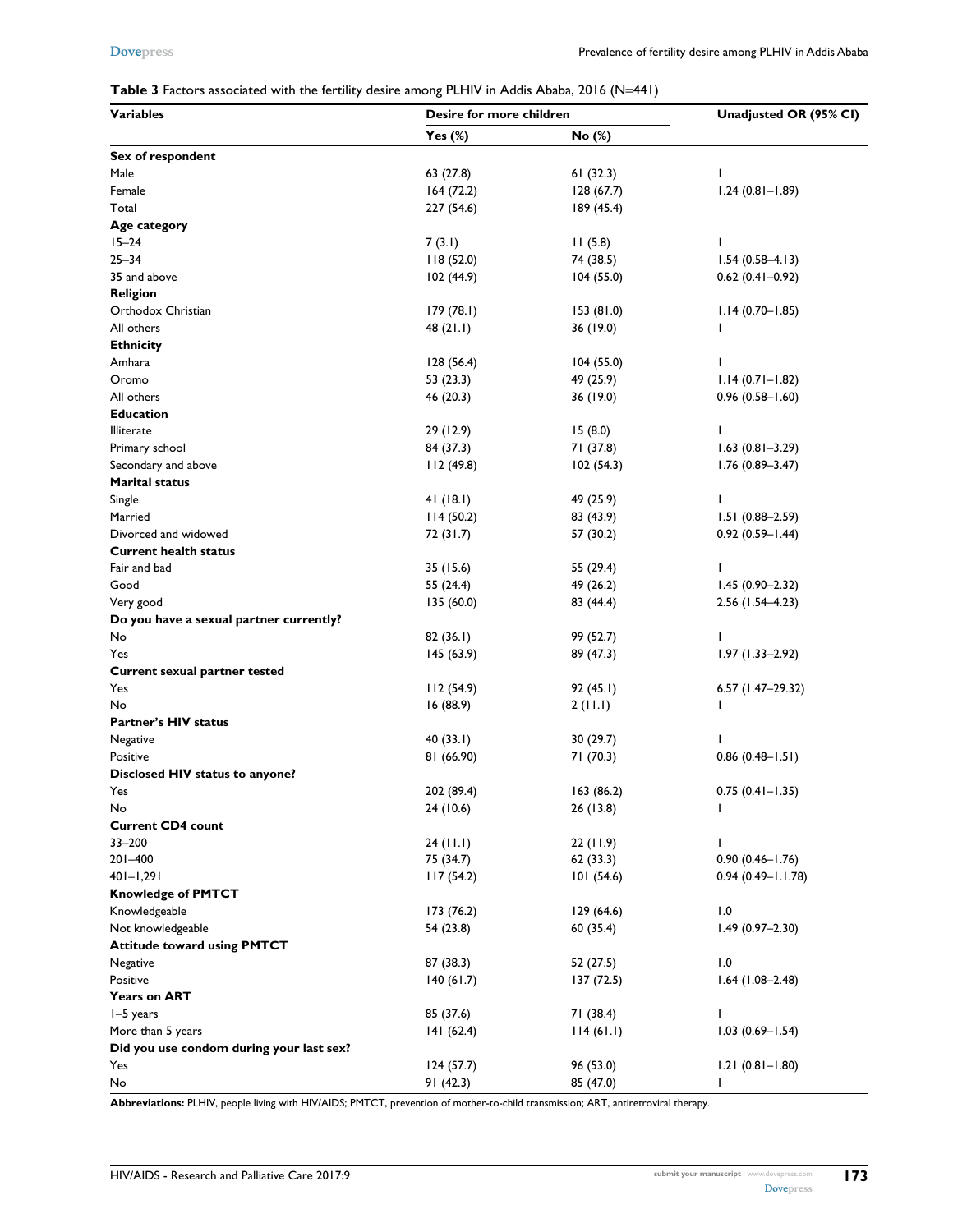| Table 4 Multivariable logistic regression analysis of factors associated with fertility desire among PLHIV of reproductive age in Addis |  |  |
|-----------------------------------------------------------------------------------------------------------------------------------------|--|--|
| Ababa (2016)                                                                                                                            |  |  |

| <b>Variables</b>                     | Desire for more children |            | Unadjusted OR (95% CI) | Adjusted OR (95% CI) |
|--------------------------------------|--------------------------|------------|------------------------|----------------------|
|                                      | Yes $(\%)$               | No (%)     |                        |                      |
| Age category                         |                          |            |                        |                      |
| $15 - 24$                            | 7(3.1)                   | 11(5.8)    | 1.0                    | 1.0                  |
| $25 - 34$                            | 118(52.0)                | 74 (38.5)  | $1.54(0.58 - 4.13)$    | $0.69(0.15 - 3.09)$  |
| 35 and above                         | 102(44.9)                | 104(55.0)  | $0.62(0.41 - 0.92)$    | $1.15(0.26 - 5.09)$  |
| <b>Current health status</b>         |                          |            |                        |                      |
| Fair and bad                         | 35 (15.6)                | 55 (29.4)  | 1.0                    | 1.0                  |
| Good                                 | 55 (24.4)                | 49 (26.2)  | $1.45(0.90-2.32)$      | 1.39 (0.68–2.83)     |
| Very good                            | 135 (60.0)               | 83 (44.4)  | $2.56$ (1.54-4.23)     | $2.03$ (1.01-4.07)   |
| Having a sexual partner currently    |                          |            |                        |                      |
| <b>No</b>                            | 82(36.1)                 | 99 (52.7)  | 1.0                    | $\overline{0}$ .     |
| Yes                                  | 145(63.9)                | 89 (47.3)  | $1.97(1.33 - 2.92)$    | $2.60(0.97 - 6.96)$  |
| <b>Current partner tested</b>        |                          |            |                        |                      |
| Yes                                  | 112(54.9)                | 92(45.1)   | $6.57$ (1.47-29.32)    | $6.31(1.35-29.64)$   |
| No                                   | 16(88.9)                 | 2(11.1)    | 1.0                    | 1.0                  |
| <b>Attitude toward PMTCT service</b> |                          |            |                        |                      |
| Negative                             | 87 (38.3)                | 52 (27.5)  | 1.0                    | 1.0                  |
| Positive                             | 140(61.7)                | 137 (72.5) | 1.64 (1.08–2.48)       | 1.27 (0.70–2.30)     |

**Abbreviations:** PLHIV, people living with HIV/AIDS; PMTCT, prevention of mother-to-child transmission.

Furthermore, the study participants whose sexual partners were tested for HIV were about six times more likely to have fertility desire. This can be explained in terms of being tested for HIV and by that subsequent disclosure of one's HIV status to the sexual partners could increase options to facilitate the ability to make informed decisions on childbearing. This finding was also concurrent with the study conducted in South Africa among PLHIV.47

Last, since there were some sexual behaviors-related questions in the study that were sensitive, social desirability bias might have occurred during the process of collecting data. In addition, the findings may not be generalized to other parts of the country, as the study participants were only from the Addis Ababa City.

# **Conclusion**

In summary, as the results of this study have demonstrated, a considerable proportion of PLHIV in Addis Ababa, Ethiopia, reported that they have a desire for fertility or to have children. The practice of unprotected sexual interaction with a likely high rate of pregnancy was observed among PLHIV. More importantly, the factors associated with fertility desire were found to be perceived health status and current partner's undertaking of HIV test.

In addition, a considerable number of PLHIV in the study area were practicing risky sexual behavior or having multiple sexual partners (24.3%). Thus, the findings of this study give the call for more efforts to effectively address fertility desire, safe sex, and contraception-related concerns for HIV-infected and HIV-affected people in reproductive health services of various developing countries.

Furthermore, the present study was limited to exploring the magnitude and factors associated with the fertility desire among PLHIV in the capital city, Addis Ababa. Consequently, there is a need for a nationwide study with more representative sample size to strengthen much-needed pragmatic data on the determinants of fertility desire among PLHIV. Finally, further research can look at enhancing the quality of sexual and reproductive health services in health facilities, schools, and other community-based pertinent institutions to improve the quality of health and productivity of PLHIV in Ethiopia and other sub-Saharan countries.

# **Acknowledgments**

The authors are pleased to acknowledge St Paul's Hospital Millennium Medical College for its monetary support for this study. They thank all the study participants and workers of the involved health facilities for their very helpful commitment to make this study work a reality.

# **Disclosure**

The authors have no conflicts of interest in this work.

#### **References**

1. UNAIDS. Fact sheet 2015: global statistics. Geneva: UNAIDS; 2015. Available from: [www.unaids.org/sites/default/files/media\\_asset/UNAIDS\\_](www.unaids.org/sites/default/files/media_asset/UNAIDS_FactSheet_en.pdf) [FactSheet\\_en.pdf.](www.unaids.org/sites/default/files/media_asset/UNAIDS_FactSheet_en.pdf) Accessed August 4, 2017.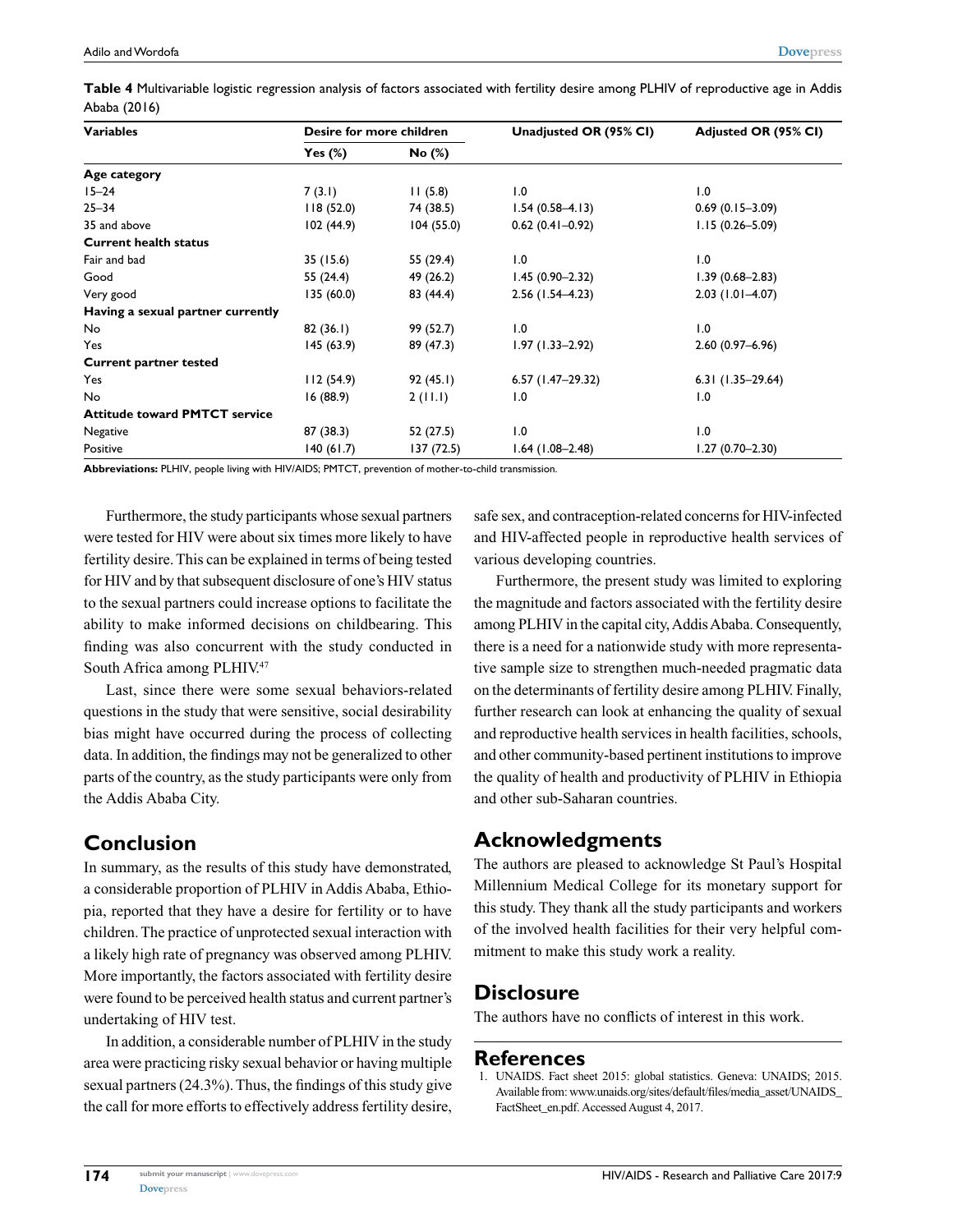- 2. Central Statistical Agency. 2007 Ethiopian census, first draft. 2009. Available from: https://unstats.un.org/...census/.../presentation%20 at%20Stat%20Com-UN%20Samia1. Accessed August 4, 2017.
- 3. Federal Democratic Republic of Ethiopia. Report on progress towards implementation of the UN Declaration of Commitment on HIV/AIDS. Addis Ababa: Federal HIV/AIDS Prevention and Control Office; 2010. Available from: data.unaids.org/pub/report/2010/ethiopia\_2010\_country\_progress\_report\_en.pdf. Accessed August 4, 2017.
- 4. UNAIDS. Report on the global AIDS epidemic. 2010. Available from: www.unaids.org/globalreport/documents/20101123\_GlobalReport\_ full\_en.pdf; date accessed November 23, 2010.
- 5. Kisakye P, Akena WO, Kaye DK. Pregnancy decisions among HIVpositive pregnant women in Mulago Hospital, Uganda. *Cult Health Sex*. 2010;12(4):445–454.
- 6. Cooper D, Harries J, Myer L, Orner P, Bracken H, Zweigenthal V. "Life is still going on": reproductive intentions among HIV-positive women and men in South Africa. *Soc Sci Med*. 2007;65(2):274–283.
- 7. Beyeza-Kashesya J, Ekstrom AM, Kaharuza F, Mirembe F, Neema S, Kulane A. My partner wants a child: a cross-sectional study of the determinants of the desire for children among mutually disclosed sero-discordant couples receiving care in Uganda. *BMC Public Health*.  $2010:10:247 - 210$
- 8. Auerbach JD. Principles of positive prevention. *J Acquir Immune Defic Syndr*. 2004;37(Suppl 2):S122–S125.
- 9. Coetzee D, Hildebrand K, Boulle A, et al. Outcomes after two years of providing antiretroviral treatment in Khayelitsha, South Africa. *AIDS*. 2004;18(6):887–895.
- 10. Andia I, Kaida A, Maier M, et al. Highly active antiretroviral therapy and increased use of contraceptives among HIV positive women during expanding access to antiretroviral therapy in Mbarara, Uganda. *Am J Public Health*. 2009;99(2):340–347.
- 11. UNAIDS. 2008 report on global AIDS epidemic (full report). 2009. Available from: http://www.unaids.org/en/Knowledge.
- 12. Schwartz SR, Rees H, Mehta S, Venter WD, Taha TE, Black V. High incidence of unplanned pregnancy after antiretroviral therapy initiation: findings from a prospective cohort study in South Africa. *PLoS One*. 2012;7(4):e36039.
- 13. Mocroft A, Ledergerber B, Katlama C, et al; EuroSIDA Study Group. Decline in the AIDS death rates in the Euro SIDA study: an observational study. *Lancet*. 2003;362(9377):22–29.
- 14. Smith DJ, Mbakwem BC. Life projects and therapeutic itineraries: marriage, fertility, and antiretroviral therapy in Nigeria. *AIDS*. 2007;21 Suppl 5:S37–S41.
- 15. Smith DJ, Mbakwem BC. Antiretroviral therapy and reproductive life projects: mitigating the stigma of AIDS in Nigeria. *Soc Sci Med*. 2010;71(2):345–352.
- 16. Federal Ministry of Health Ethiopia (FMoHE)/Federal HIV/AIDS Prevention and Control Office (FHAPCO). *Guidelines for Prevention of Mother-to-Child Transmission of HIV in Ethiopia*. Addis Ababa: FMoHE/FHAPCO; 2007.
- 17. Iliyasu Z, Abubakar IS, Kabir M, Babashani M, Shuaib F, Aliyu MH. Correlates of fertility intentions among HIV/AIDS patients in northern Nigeria. *Afr J Reprod Health*. 2009;13(3):71–83.
- 18. Debeko K, Seme A. *Sexual and Reproductive Health Needs and Preferences of People Living with HIV/AIDS in Southern Nations Nationalities and Peoples Region* [master's thesis]. Addis Ababa: Department of Community Health, Addis Ababa University; 2007.
- 19. Koenig LJ, Espinoza L, Hodge K, Ruffo N. Young, sera positive, and pregnant: epidemiologic and psychosocial perspectives on pregnant adolescents with human immunodeficiency virus infection. *Am J Obstet Gynecol*. 2007;197(3 Suppl):S123–S131.
- 20. Zimbwa I, Vwalika B. Association between unplanned pregnancy and HIV seropositivity disclosure to marital/cohabitating partner among postnatal women in Lusaka, Zambia. *Med J Zambia*. 2010;37(4):205–215.
- 21. WHO. World Health Organization Constitution. 2010. Available from: www.who.int/governance/eb/who\_constitution\_en.pdf. Accessed August 4, 2017.
- 22. UNAIDS. Report on the global AIDS epidemic. Geneva: UNAIDS; 2008.
- 23. McCarraher D, Cuthbertson C, Kung'u D, Otterness C, Johnson L, Magiri G. Sexual behavior, fertility desires and unmet need for family planning among home-based care clients and caregivers in Kenya. *AIDS Care*. 2008;20(9):1057–1065.
- 24. Lewis JJ, Ronsmans C, Ezeh A, Gregson S. The population impact of HIV on fertility in sub-Saharan Africa. *AIDS*. 2004;18 Suppl 2:S35–S43.
- 25. Schiltz MA, Sandfort TG. HIV-positive people, risk and sexual behaviour. *Soc Sci Med*. 2000;50(11):1571–1588.
- 26. Getachew M, Alemseged F, Abera M, Deribew A. Factors affecting fertility decisions of married men and women living with HIV in South Wollo Zone, Northeast Ethiopia. *Ethiop J Health Dev*. 2010;24(3):214–220.
- 27. Delvaux T, Nöstlinger C. Reproductive choice for women and men living with HIV: contraception, abortion and fertility. *Reprod Health Matters*. 2007;15(29 Suppl):46–66.
- 28. Federal HIV AIDS Prevention and Control Office, Federal Republic of Ethiopia. Country progress report on HIV/AIDS response. Addis Ababa; 2012. Available from: [http://files.unaids.org/en/dataanalysis/](http://files.unaids.org/en/dataanalysis/knowyourresponse/countryprogressreports/2012countries/GAP%20Report%202012.pdf) [knowyourresponse/countryprogressreports/2012countries/GAP%20](http://files.unaids.org/en/dataanalysis/knowyourresponse/countryprogressreports/2012countries/GAP%20Report%202012.pdf) [Report%202012.pdf.](http://files.unaids.org/en/dataanalysis/knowyourresponse/countryprogressreports/2012countries/GAP%20Report%202012.pdf) Accessed August 4, 2017.
- 29. Berhane Y, Mekonnen Y, Seyoum E, Gelmon L, Wilson D. HIV/AIDS in Ethiopia: an epidemiological synthesis. Washington, DC: World Bank; 2008.
- 30. The world fact-book, "Ethiopia". 2011. [Webpage on the Internet]. Available from: www.theodora.com/wfb2011/ethiopia/index.html. Accessed August 4, 2017.
- 31. Ethiopian Public Health Institute. HIV related estimates and projections for Ethiopia. 2012. Available from: www.unaids.org/en/media/unaids/ contentassets/.../data.../Ethiopia2012report.pdf. Accessed August 4, 2017.
- 32. Segurado AC, Paiva V. Rights of HIV positive people with sexual and reproductive health: parenthood. *Reprod Health Matters*. 2007;15(29 Suppl):27–45.
- 33. Bayeza Kashesya J, Kaharuza F, Mirembe F, Neema S, Ekstrom AM, Kulane A. The dilemma of safe sex and having children: challenges facing HIV sero-discordant couples in Uganda. *Afr Health Sci*. 2009;9(1):2–12.
- 34. WHO. Sexual and reproductive health of women living with HIV/ AIDS. Guidelines on care, treatment and support for women living with HIV/AIDS and their children in resource-constrained settings. Geneva: WHO; 2006. www.who.int/hiv/pub/guidelines/sexualreproductivehealth.pdf. Accessed August 4, 2017.
- 35. Crepaz N, Lyles CM, Wolitski RJ, et al; HIV/AIDS Prevention Research Synthesis (PRS) Team. Do prevention interventions reduce HIV risk behaviors among people living with HIV? A meta-analytic review of controlled trials. *AIDS*. 2006;20(2):143–157.
- 36. Kennedy CE, Medley AM, Sweat MD, O'Reilly KR. Behavioral interventions for HIV positive prevention in developing countries: a systematic review and meta-analysis. *Bull World Health Organ*. 2010;88(8):615–623.
- 37. Barnett T, Whiteside A. *AIDS in the Twenty-First Century: Disease and Globalization*. 2nd ed. New York, NY: Palgrave Macmillan; 2006.
- 38. Coates TJ, Richter L, Caceres C. Behavioral strategies to reduce HIV transmission: how making them work better. *Lancet*. 2008;372(9639):669–684.
- 39. Bunnell R, Ekwaru JP, Solberg P, et al. Changes in sexual behavior and risk of HIV transmission after antiretroviral therapy and prevention interventions in rural Uganda. *AIDS*. 2006;20(1):85–92.
- 40. Federal Ministry of Health Ethiopia (FMoHE). *Health and Health Related Indicators*. Addis Ababa: FMOHE; 2011.
- 41. Mmbaga EJ, Leyna GH, Ezekiel MJ, Kakoko DC. Fertility desire and intention of people living with HIV/AIDS in Tanzania: a call for restructuring care and treatment services. *BMC Public Health*. 2013;13:86.
- 42. Nduna M, Farlane L. Women living with HIV in South Africa and their concerns about fertility. *AIDS Behav*. 2009;13 Suppl 1:62–65.
- 43. Ethiopian Public Health Institute. HIV related estimates and projections for Ethiopia. 2014. Available from [https://www.unicef.org/ethiopia/](https://www.unicef.org/ethiopia/ECO_HIV_Related_Estimates_and_Projections_for_Ethiopia_2014_National.pdf) [ECO\\_HIV\\_Related\\_Estimates\\_and\\_Projections\\_for\\_Ethiopia\\_2014\\_](https://www.unicef.org/ethiopia/ECO_HIV_Related_Estimates_and_Projections_for_Ethiopia_2014_National.pdf) [National.pdf.](https://www.unicef.org/ethiopia/ECO_HIV_Related_Estimates_and_Projections_for_Ethiopia_2014_National.pdf) Accessed August 4, 2017.